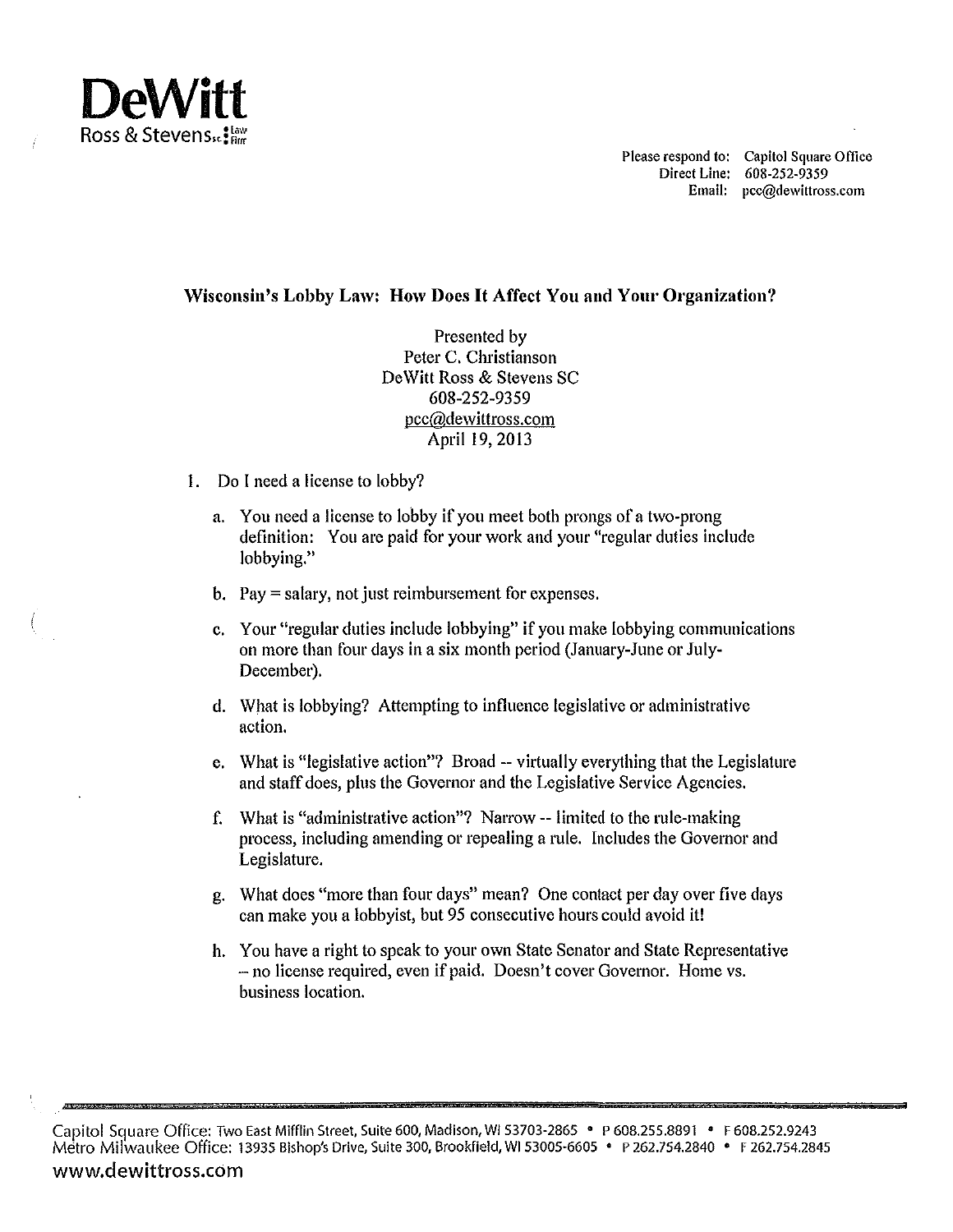

April 19, 2013 Page 2

- i. Local official/employee exemption: No local official or employee needs a license to lobby unless "employed principally to influence legislative or administrative action". Who gets licensed as lobbyists: Certain employees of Cities of Madison and Milwaukee; Dane and Milwaukee Counties; Milwaukee and Madison school districts.
- j. Exemption for serving on a legislative or agency study committee. State agencies often appoint committees comprised of state employees and others to draft proposed administrative rules. While service on such a committee is exempt, there is no exemption for an agency committee formed to draft proposed legislation. The exemption also covers study committees organized by the Legislature for any purpose. Curiously, the exemption does not cover appointees to such committees who are appointed by the Governor. [This is likely a drafting error!]
- 2. How life changes if you become a lobbyist: the prohibited practices.
	- a. Five things you cannot give to five different recipients: lodging, transportation, food-meals-beverages, money, or "any other thing of pecuniary value" to agency officials, legislative employees of the state (including all employees of the Legislature and all employees of the legislative service agencies), elective state officials, candidates for elective state office, and the "personal campaign committee" of any such official, employee, or candidate.
	- b. Campaign contributions are permitted in the year of the candidate's election, between June I and the day before the general election, after the Legislature has adjourned its last regularly-scheduled floor period, and only on a day which the Legislature is not in Special or Extraordinary Session.
- 3. Does my organization need to register as a "Principal" under the lobby law? Only if it employs a lobbyist.
- 4. Lobbying fees- Ouch! \$350/\$650 lobbyist license; \$375 principal registration; \$125 to authorize each lobbyist = \$850 minimum for one lobbyist per organization.
	- a. Any organization which won't spend more than \$500 per year on lobbying activities can register for just \$20.

 $\langle$